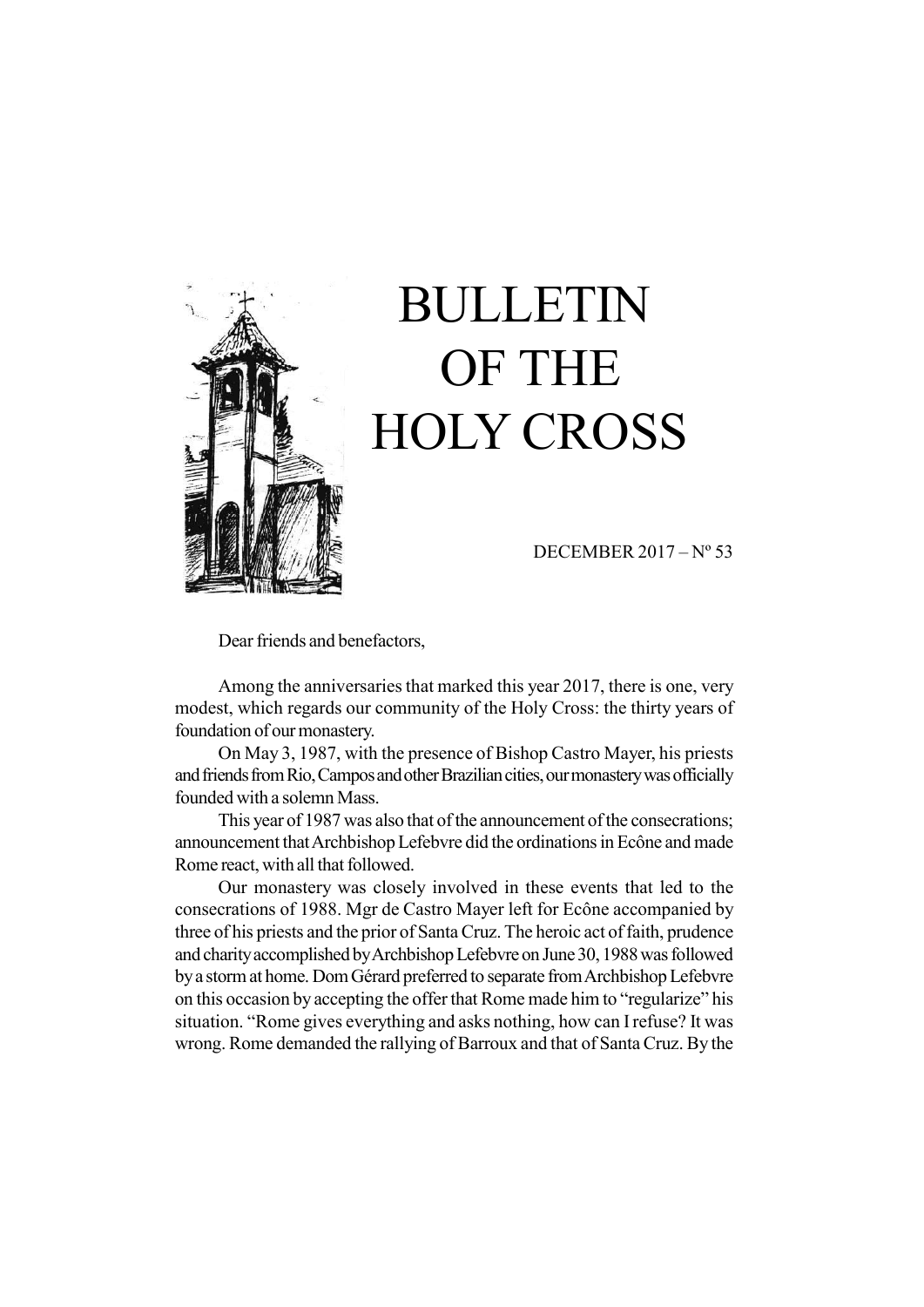grace of God, Santa Cruz did not follow Dom Gerard in his "operation suicide," and followed Archbishop Lefebvre in his "Operation Survival" - expressions used in the sermon of June 30, 1988.

Today we seem to relive these same events. This time, it is the leaders of the Fraternity Saint Pius X who take the place of Dom Gérard. In 1988 he did not want to hear the warnings of Archbishop Lefebvre, who said to him: "Beware of the Roman snake". Words certainly very strong, but unfortunately very true. Dom Gerard did not take it into account (1). Today, Bishop Fellay is doing the same.

"There are only saints who believe in evil," said Corção. Saint Pius X believed it. That's why he wrote Pascendi. Archbishop Lefebvre too. That is why he consecrated four bishops in 1988 without the consent of John Paul II. Let us follow such masters. The love of good goes hand in hand with the hatred of evil. "Dilexisti justitiam et odisti iniquitatem" (Hebrews I, 9). We pray God that Tradition does not become the victim of a new "operation suicide," but that it knows how to wait for the hour of God when a truly Catholic Pope will make Tradition reign in Rome.

+ Thomas Aquinas OSB

(1) These words, the Archbishop had written in a letter given to Dom Gerard, who had shown them to me. I keep them in memory.

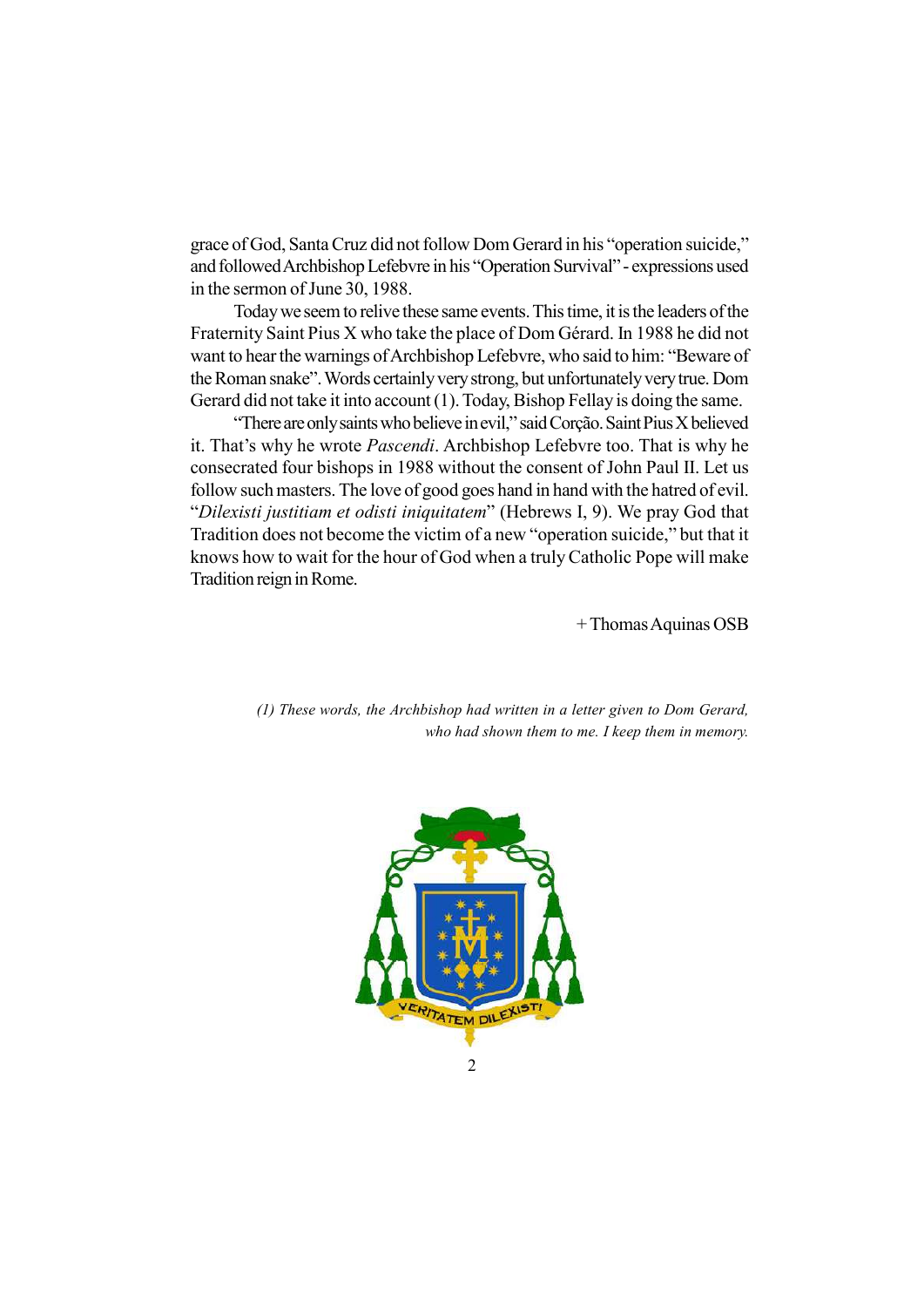### Doctrine

Saint John of the Cross is the doctor par excellence of the advancement of the theological virtues and gifts in our souls. For that, he says, we must enter a real night of intelligence, memory and will.

His doctrine seems inhuman to many. However, it has been put into practice by the most popular saint of modern times: the humble Carmelite of Lisieux. It was also put into practice by one of the greatest, if not the greatest, bishops of the second half of the twentieth century: Bishop Marcel Lefebvre. What is his life but a succession of renunciations realized under the dark light of faith? "Justus autem meus ex fide vivit" (Heb x 38).

Faith is a reasonable act because there are abundant reasons to believe. Not to believe in God, in Our Lord, in the apostles, in the Church is unreasonable. However, faith is the substance of the things we hope for and the argument of the things we do not see (Heb XI, 1), that is to say, it consist in giving its assent, under the motion of the Grace, to the truths we do not see and especially to the supernatural ones, infinitely beyond the capacity of all created intelligence. Faith is therefore an obscure light and to approach God, it must be done in this night of faith.

Archbishop Lefebvre fulfilled this program. In the midst of an incredulous world, in the face of modernist and liberal churchmen he held the torch of faith. He advanced with this invisible torch, his eyes fixed on the Author of our faith.

Our program is the same as his, because his program is none other than that of the Church. The Church is the Mystical Spouse of Our Lord. She is faithful to her Divine Spouse. It is because of this that it can not yield to the advances of modernists and liberals. She will never do it, because the gates of hell will never prevail over her. Modernists and liberals will pass like the smoke "quemadmodum fumus deficient" (PS XXXVI, 21), but the truth will remain forever. "Caelum et terra transibunt, verba autem mea non transibunt" (Luke XXI, 33).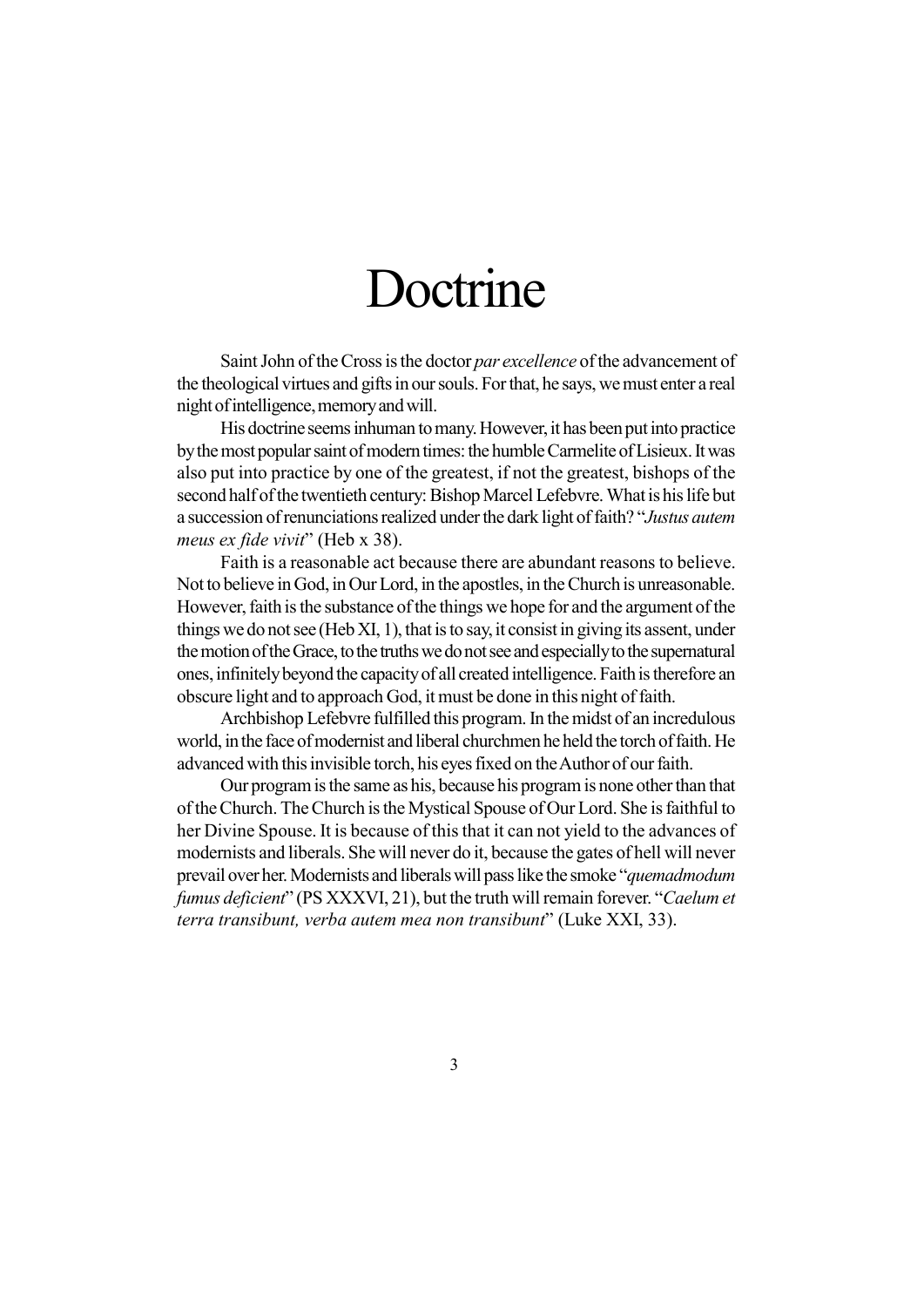### Chronicle

December 8, 2016 - Feast of the Immaculate Conception

Br. Pedro Maria, regular Franciscan tertiary, who in 2015 joined the Resistance, renews his temporary vows. Our Br. João da Cruz and Rev. Rodrigo Ribeiro (SAJM seminarian who has completed his studies with us) receives clerical tonsure.

December 17

Brother John Mary, a Filipino Carmelite, is ordained priest by Bishop Thomas Aquinas in a beautiful ceremony. The new priest must help Father Chazal at his seminary and his missions in Asia.

March 11, 2017

Rev. Ribeiro receives the first minor orders (Porter and Lector)

12th of March

Bishop Thomas Aquinas confers clerical tonsure to our Brother João Batista.

May 11

In Vienna (VA), in the United States, at the parish of the Fr. Ringrose, the consecration of H. E. Bishop Gerardo Zendejas, for the consolation of the faithful, who so badly need a reliable guide in these times of diabolical disorientation.

May 12

Consecration of Russia to the Immaculate Heart of Mary, made by the four bishops of the Resistance. That's not what Our Lady asked at Fatima, but that's what we can do.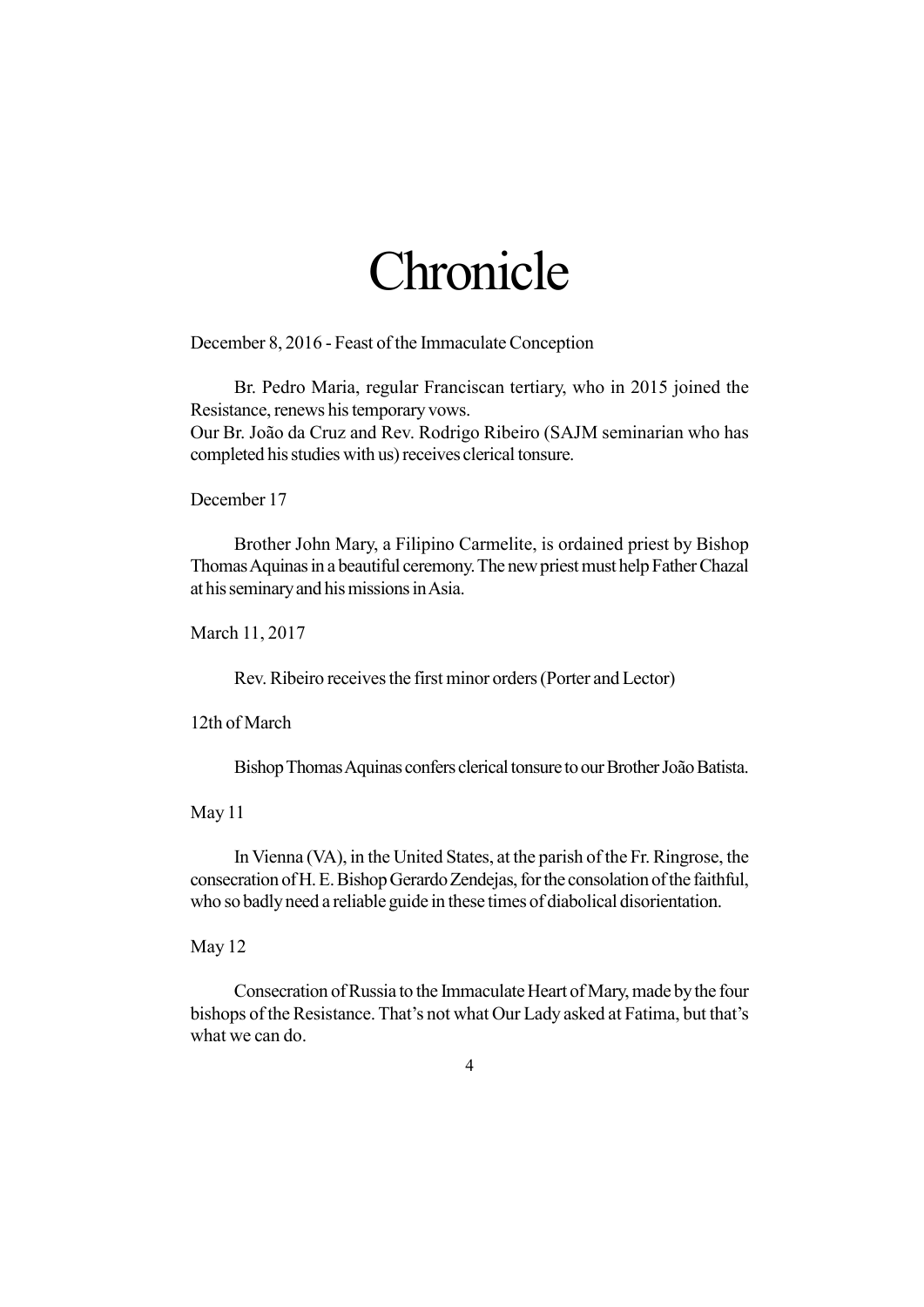### August 22

Brother João Batista receives his first minor orders (Porter and Lector), while Rev. Ribeiro receives the orders of Acolyte and Exorcist, conferred by Bishop Thomass de Aquino.

#### September 14

H. E. Bishop Zendejas honors us with his visit on the occasion of the Feast of the Holy Cross and confers the minor orders of Acolyte and Lector to our Brother João da Cruz.

#### September 16th

In a beautiful pontifical mass in honor of the Holy Cross, Bishop Thomas Aquinas confers the Subdiaconate to Rev. Ribeiro, and the minor orders of Exorcist and Lector to Brother João Batista.

After Holy Mass, a meal brings together the faithful and, in the afternoon, the children make theatrical performances on the centenary of the appearances in Fatima and the discovery of Brazil. In the end, a blessing is given with the relic of the Holy Cross.

### October 29 - Feast of Christ the King

Renewal of the consecration of Russia to the Immaculate Heart of Mary made by the four bishops of the Resistance in Fatima. Let Russia return to the bosom of the Church, and let the dogma of her faith be preserved in her, whence she has departed by schism and its consequences, which ruin the true faith.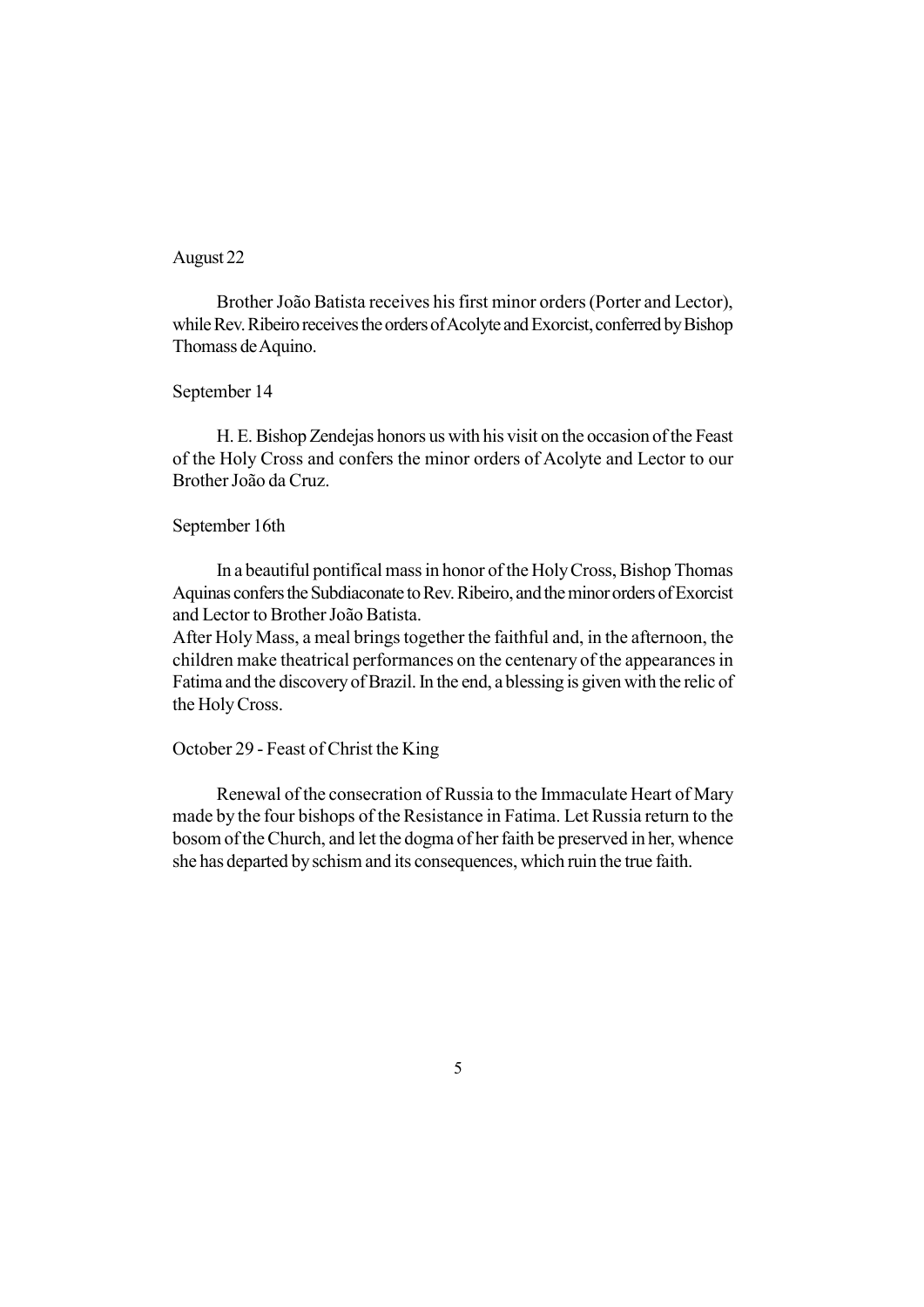With best wishes for a Holy Christmas time and a New Year blessed by God.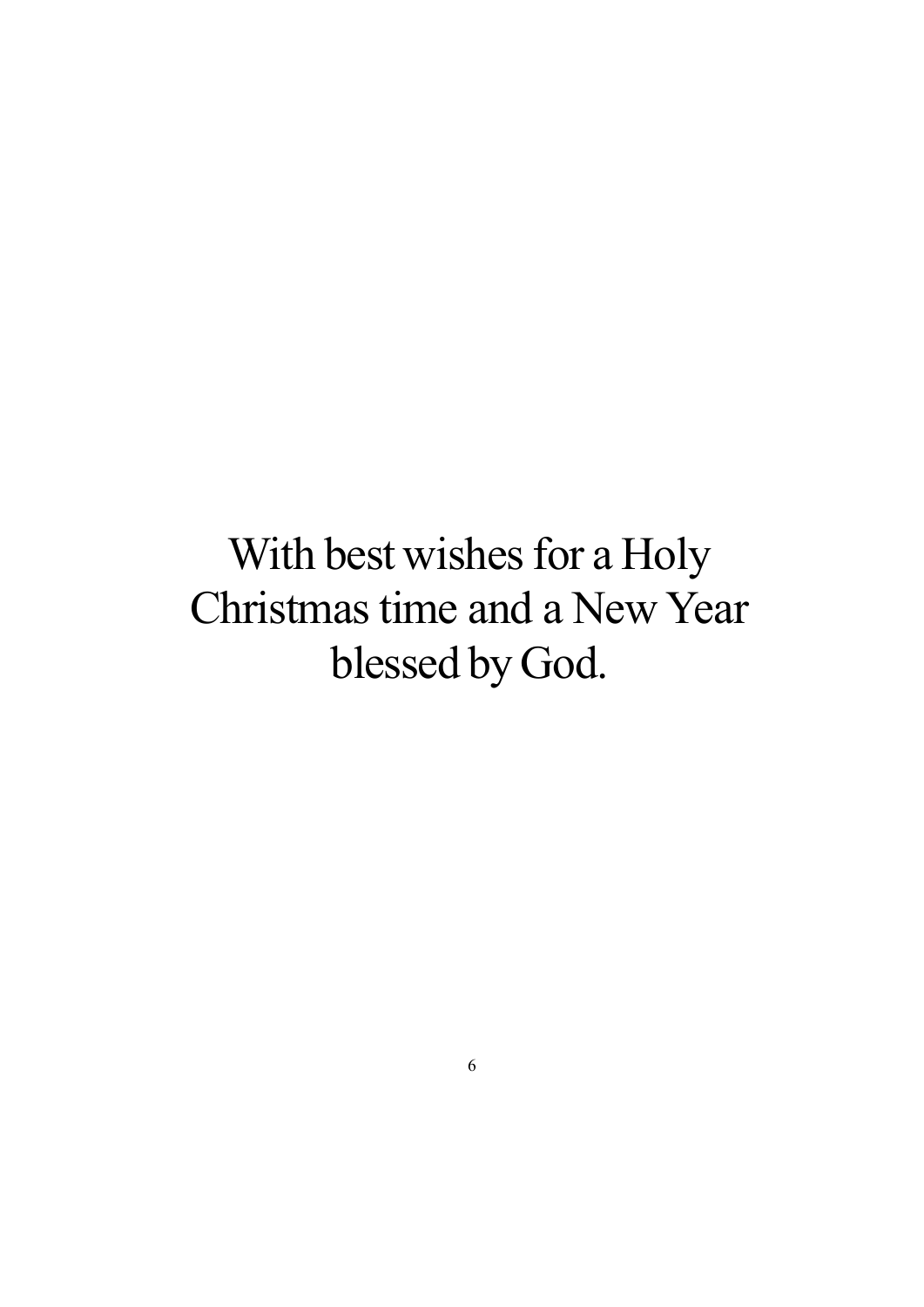## Cellarer's Note

The cellarer must take care of all the material needs of the monastery. In the exercise of his function, he must be like a father for the whole community, because the monk, having nothing of his own, depends entirely on his superiors and especially the cellarer for all that relates to health, clothing, food, work tools, etc.

But the poor cellarer can only give what he has and frequently has only an empty coffer. This is why he comes to beg you for help to fulfill his mission, which resembles that of Saint Joseph in the bosom of the Holy Family.

At the end of the year, the expenses increase considerably, especially because of the "thirteenth month" of salary that we have to pay to our employees as well as to the teachers of our school.

Our prayers at the Mass and at the office always make us intercede for our friends and benefactors.

Br. Cellarer

### Because of administrative difficulties we no longer have an account in the USA nor in Switzerland. Those who wish, can send us a donation as indicated below.

| <b>Bankin France</b>                                                                                                                                                                                                                                                                                                                                     | <b>Bankin Germany</b>                                                                                                                                                                                                                                                      |
|----------------------------------------------------------------------------------------------------------------------------------------------------------------------------------------------------------------------------------------------------------------------------------------------------------------------------------------------------------|----------------------------------------------------------------------------------------------------------------------------------------------------------------------------------------------------------------------------------------------------------------------------|
| <b>Bank: BNP PARIBAS</b><br>PARIS ARC DE TRIOMPHE<br>80 av. Marceau<br>75008 Paris - FRANCE<br><b>Account Holder: Sociedade Civil</b><br>Mantenedora do Mosteiro da S.<br>C <sub>TL</sub><br>Bank Code: 30004<br>Agency Code: 02933<br>Account Number: Clé RIB<br>00010061014 60<br><b>BIC: BNPAFRPPPCE</b><br>IBAN: FR76 3000 4029 3300 0100<br>6101460 | Bank: Sparkasse Saarbrücken<br>Saargemünder Straße 170<br>66129 Saarbrücken-Bübingen<br>Kontoinhaber: Miguel Ferreira<br>da Costa (B. Tomás de Aquino<br>OSB)<br>BLZ: 590 501 01<br>Konto: 242 73 62 13<br><b>BIC: SAKSDE55XXX</b><br>IBAN: DE81 5905 0101 0242<br>7362 13 |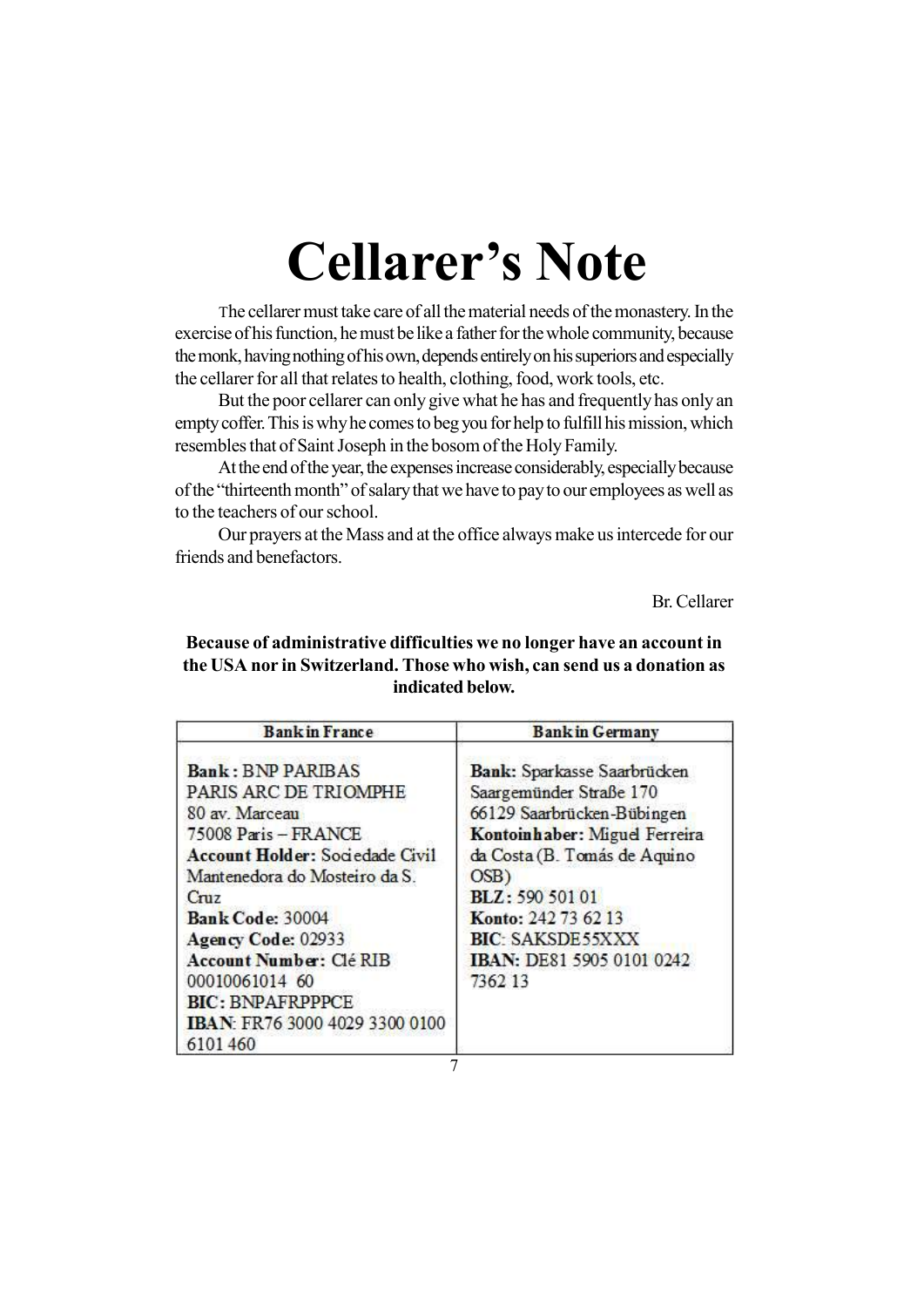#### **Bank in Brazil**

Attention! Please do not send more than \$ 3,000 at once to this account, because in this case the bank makes too many demands in order to receive the money.

**Bank: Banco Do Brasil S.A.** Address: Pça. Demeval Barbosa Moreira, Nº 10, Centro, Nova Friburgo / RJ - 28610-160 - Brasil **SWIFT (BIC): BRASBRRJRJO** IBAN: BR44 0000 0000 0033 5000 0050 555C 1 Account Holder: Sociedade Civil Mantenedora Do Mosteiro Da Santa Cruz Our CNPJ (tax ID): 30.171.417/0001-88 Our phone: 55 22 2540 1136

### By PayPal: www.beneditinos.org.br/para-nos-ajudar/

#### Our address :

Mosteiro da Santa Cruz Caixa postal 96582 28610-974 Nova Friburgo – RJ BRAZIL

E-mail: mostsantacruz@gmail.com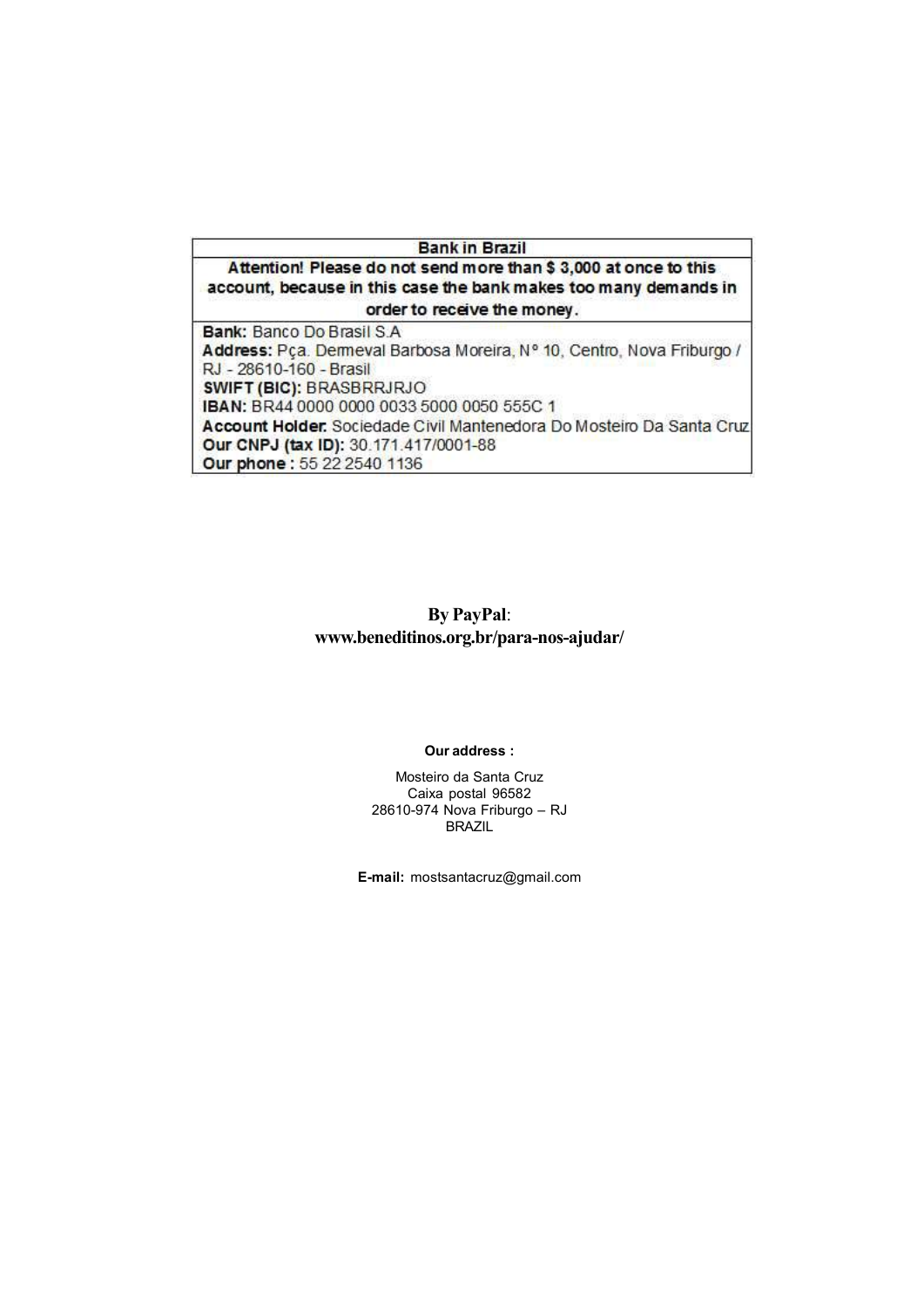# SUPPLEMENT

## DISCUSSIONS WITH ARCHBISHOP MARCEL LEFEBVRE

It was in 1975, that I met Archbishop Lefebvre for the first time. He came to our monastery of Sainte Marie-Madeleine in Bédouin in the south of France, to confer the minor orders to two of our brothers, Brother Jean de Belleville and Brother Joseph Vannier. The Archbishop's sermon struck me by its serenity. It exuded peace, that same peace which is the Benedictine motto and which he seemed to possess more than any of us.

That ceremony did not go unnoticed by the modernists who did not forgive us. To receive Archbishop Lefebvre, to allow him to confer the orders to our students, that required an exemplary punishment. The superior general of our congregation came to visit us, dressed in a suit and tie as the modern times required. The tie may be the work of my imagination, but I remember the suit quite well. In conclusion of that visit, we were excluded from the Benedictine order. In truth, it was Archbishop Lefebvre which they were aiming at, or better, it was Our Lord whom they were persecuting.

In 1976, I heard Archbishop Lefebvre preaching in Écône at the beginning of that memorable summer. Memorable because of the gravity of the events which marked the life of the Society of Saint Pius X and the Church during those heroic days. Questioned by journalists about his attitude, Archbishop Lefebvre replied simply: "When I stand before my Judge, I do not want Him to say: 'You, also, let my Church be destroyed'".

But it was only in 1984, that I was personally acquainted with Archbishop Lefebvre. Being already a priest, I had been sent to Écône to complete my studies and rest.

Taking advantage of the Archbishop's presence, I was able to see him frequently. His paternal kindness made conversation easy and, since I had made a habit of writing down an account of our discussions after each meeting, I will now use my notes to write these lines.

On Tuesday the 6<sup>th</sup> of November 1984, Archbishop Lefebvre spoke to me about ecumenism:

"If the other religions are not the work of the devil, there is no reason to reject them, there is no reason to combat them. However, all the religions, except the Catholic Faith, are works that do not come from God. "He that is not with me is against me," says Our Lord (Matthew 12:30). All religions, except the Catholic religion, are works of the devil. Any diminishing of this truth concurs towards the loss of souls. This heresy is spread in such a manner that even our faithful do not fully escape from its influence. I think that we are faced with a veritable heresy. I think like Bishop Antônio de Castro Mayer, but I have not wanted to say it publicly until now."

On March 12<sup>th</sup>, 1985, Archbishop Lefebvre spoke to me about an agreement with Rome. I believe that Archbishop Lefebvre broached this subject because of Dom Gérard, who, at the time, sought the support of the Archbishop in what he wanted to do. Dom Gérard later said that it was possible to agree with Cardinal Ratzinger and that Archbishop Lefebvre was not open enough. Even then, Dom Gérard was seeking the Archbishop's approval, without which he would not get the approval of the traditionalist faithful.

"To submit to men who do not have the entirety of the Catholic Faith? To submit ourselves to men who proclaim principles contrary to the principles of the Church? Either we will be obliged to break away again and the situation will be worse than before or we will be guided imperceptibly to a diminishing and loss of the Faith.

There is yet another possibility. A very difficult life because of the frequent contact with men who do not have the Catholic Faith, leading to disorientation and diminishing of the fighting spirit in the faithful."

This led Archbishop Lefebvre to speak of the episcopal consecrations: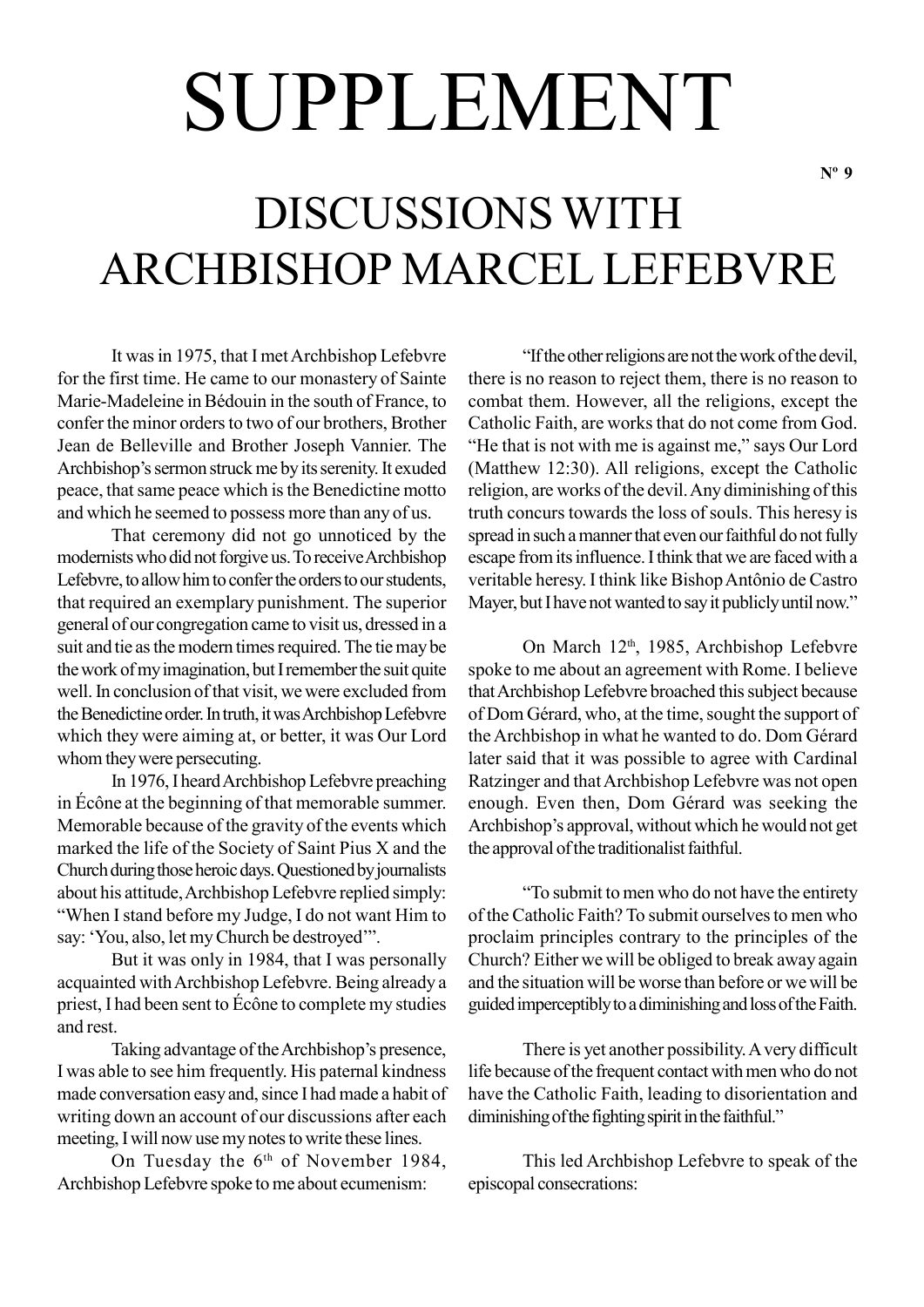"I waited as long as possible so that God would enlighten me on the subject. In Rome, they are burying themselves under more and more errors. I believe that it is necessary to preserve the permanency of Catholic priesthood. I waited for confirmation of this obligation. It seems to me that I have it more and more confirmed.

Liberalism is a heresy. I have not wanted to say it until now. We could not imagine that a pope would ever get to this point. Is he not pope anymore because of that? I do not think that we can affirm this. It is something that we could never have imagined."

And coming back to the question of an agreement:

"Our position, as it is now, permits us to remain united in the Faith. All those who wanted a compromise with the modernists have deviated. I think that we must not submit ourselves to them.

I am very wary. I spend my nights thinking about it. It is not we who must sign something. It is they who must sign a guarantee that they will accept the doctrine of the Church. They want our submission, but they do not give us the doctrine."

Good conclusion. Submission? Yes, but with the doctrine. Without the revealed Truth, without Tradition, there is no question about it, because it would be a suicide of the Faith and the loss of eternal life.

On the 30<sup>th</sup> of March 1985, Saturday in Passion Week, in a conversation with the teachers of the seminary in Écône, Archbishop Lefebvre made some interesting observations concerning government.

"Instead of the UN, the Vatican should encourage the union of the Catholic states. There was a time, after the war, when there were Catholic leaders in Europe: Salazar in Portugal, Franco in Spain, De Valéra in Ireland, Alphonsini in Italy, Cotty in France and Adenauer in Germany, who, despite not being a Catholic, had a few Catholic principles."

Speaking of Salazar, Archbishop Lefebvre, told us that the great Portuguese president was complaining about the bishops of his country:

"We need to reform the universities, but the bishops don't help me, they do not seem to see the importance. But without that, how will we obtain a truly Catholic generation?"

That same day, or not long after, Archbishop Lefebvre, commenting on the illusion of some who still believed in a compromise, said:

"Mr. So-and-so is always ambiguous. He wants to make us compromise. If the mass is not heretical, it is orthodox, says Mr. So-and-so. How? What about all the nuances and degrees between heresy and orthodoxy?"

And speaking of the bishops who seek to establish that climate of ambiguity:

"They seek to propagate the indult mass<sup>1</sup>, but with the aim of making the faithful come in contact with the new mass and the doctrine of Vatican II."

On May 14<sup>th</sup>, 1985, in his office, Archbishop Lefebvre spoke to me about the Council:

"They are living a lie. Unconsciously, maybe. But objectively, they are living a lie. At the Council, they said: 'The Council is pastoral.' The Pope himself said: 'The Council is pastoral and not dogmatic.' But now, they seek to impose it like they would a dogmatic council."

On Pentecost Monday, Archbishop Lefebvre spoke to us about the retreat which he was supposed to preach to us in the Barroux. At that time, the relations between Dom Gérard and the Archbishop were very strained because of the agreement which Dom Gérard wanted to make with Rome.

"I feel very disconcerted, very bothered", said Archbishop Lefebvre. "I fear that the words will not come out of my mouth."

A touching confession which shows that, although Archbishop Lefebvre was a fighter, he was not insensitive and it was hard for him to face certain situations. But,

<sup>1.</sup>Indult in 1984: to celebrate the mass of Saint Pius V, conceded by Pope John Paul II, but with a restriction: not to reject the mass of Paul VI. Conclusion: the indult only for those who did not have a motive strong enough to make use of it. In truth, as Archbishop Lefebvre points out, this indult had for objective to accustom the priests and the faithful to the two masses and, in this manner, make them accept the new mass, as in the case of Bishop Fernando Rifan and all the others.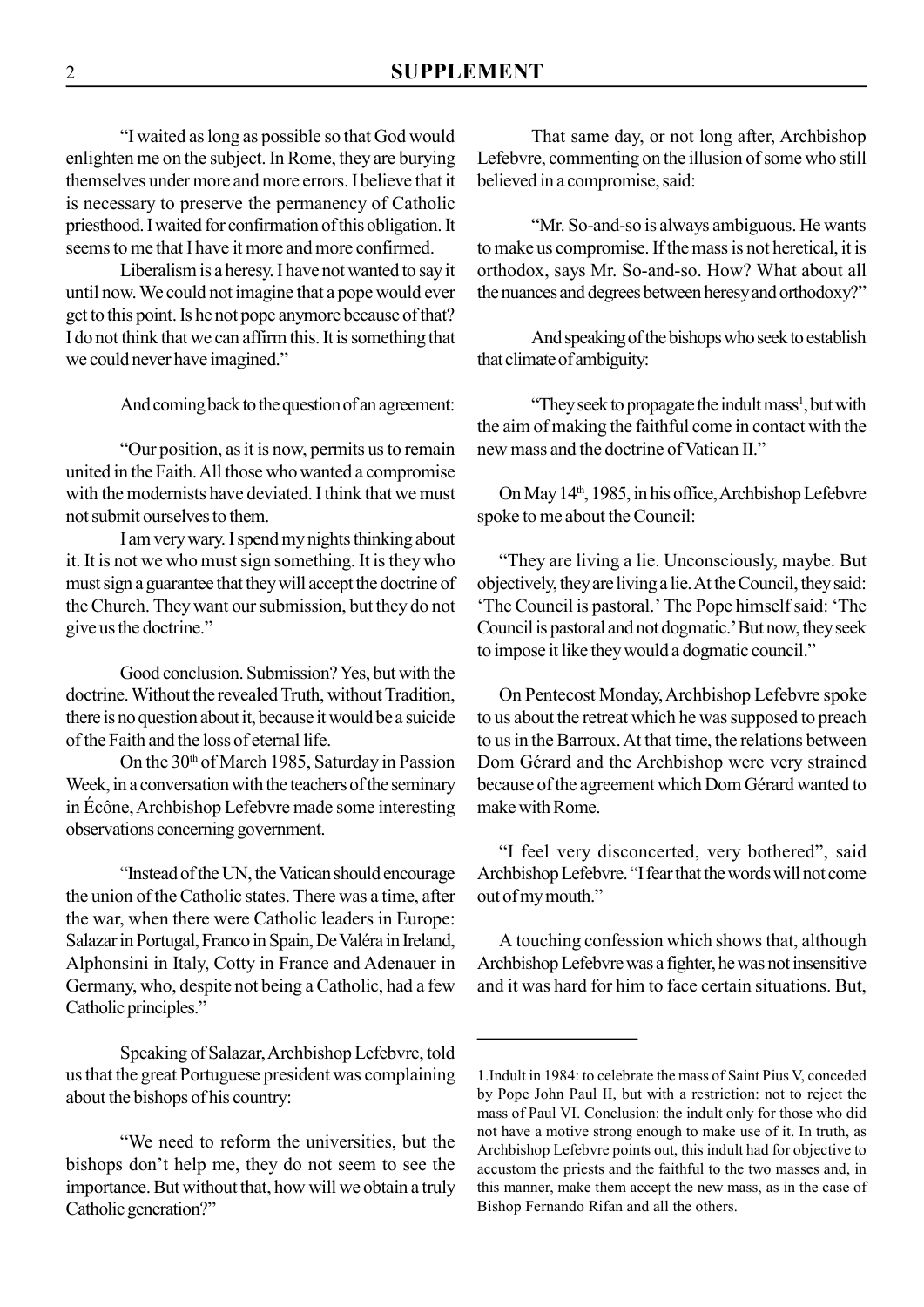even so, he came to the monastery and preached the annual retreat in 1985.

That retreat was another occasion to speak to the Archbishop. The question of the episcopal consecrations was becoming more and more eminent.

"Must I consecrate a bishop? I am reluctant to do so," he said, "but find me one bishop who has a seminary where a Catholic formation is given without being tainted with modernism. I think that if I do nothing, Our Lord will scold me after my death, telling me: 'You had the episcopal mark, you should have assured the continuity of Catholic priesthood."

Another time, Archbishop Lefebvre gave another reason for the consecrations, a reason which seemed to me to be decisive and which I have kept in my mind:

"If Rome was capable of forming Catholic priests, I would have no reason to consecrate without Rome's permission. But Rome is no longer capable of that."

It was becoming necessary to consecrate new bishops. However, Archbishop Lefebvre was going to wait two more years, proof of his prudence. Maybe he also wanted to prepare the priests and the faithful for this necessary act, which some feared.

Being on a visit in Écône, in January of 1986, I seized the opportunity to see the Archbishop. Among other things, he told me:

"The Pope has announced a meeting of all religions in Assisi. A meeting of all religions! What God will they invoke? I see no other than the Grand Architect! All this is a masonic idea. I believe that there will be reactions. Italy. Assisi. All that is still too catholic. They might ask for a less Catholic place. Jerusalem, maybe."

I then grasped the opportunity to ask Archbishop Lefebvre about the essence of the Holy Father's doctrine. The Archbishop answered:

"That there is no truth. That truth evolves. What counts is life."

But that is the essence of modernism, I said.

"They are modernists," said the Archbishop. "Ratzinger and the Pope are modernists. It is for that reason that they understand nothing of what we ask. They say: 'But what is wrong with all this?' It is for that reason that they have been chosen. Because of their imprecise spirit. Never would those seats be filled by someone with a scholastic spirit, a clear and limpid spirit. No. They do not want that.

It is freemasonry which leads the Vatican. The Cardinal Gagnon said it, himself. Those who occupy the main positions are not necessarily masons, but the masons are placed so that they can rule everything."

At the end of 1986, Dom Joseph Vannier and myself were sent to see a piece of land which was offered to us for the foundation of a new monastery in Brazil. Before leaving Europe, we went to Écône to take leave of Archbishop Lefebvre. He spoke to us then of a drawing on Assisi which he wanted to spread to warn the faithful of the gravity of this ecumenical reunion. He showed us two rough copies. One was from a seminarian and the other was from a sister of the Society. That of the seminarian was better but the sister's was more respectful. Archbishop Lefebvre chose that of the sister. He did not want a caricature. He simply wanted to explain through pictures the grave sin of Assisi. Before leaving, I assured the Archbishop of our adherence without restriction to the idea of the drawing.

Having left for South America, our first step was to visit the seminary of the Society of Saint Pius X in Argentina. Archbishop Lefebvre and Bishop de Castro Mayer had met there for the ordinations of that year, in which two priests of Campos, Reverend Father Hélio Rosa and Reverend Father José Paulo Vieira, as well as the Reverend Father Alvaro Calderon and a few other priests of the Society of Saint Pius X received Holy Orders.

Meeting Archbishop Lefebvre, he spoke to us again about Assisi and commented on the reactions that the famous drawing had caused:

"I was surprised by the reaction. I was expecting something, but not such a big reaction. It is a catechism lesson. We can say the same thing about all the sins. In heaven, there is no ecumenist, as, in heaven, there is no divorcee. In heaven, there is no one in the state of mortal sin.

I ask God that this drawing be put in the Pope's hands and that he may awaken and say: 'Where will I go if I continue like this?' The Pope must save his soul!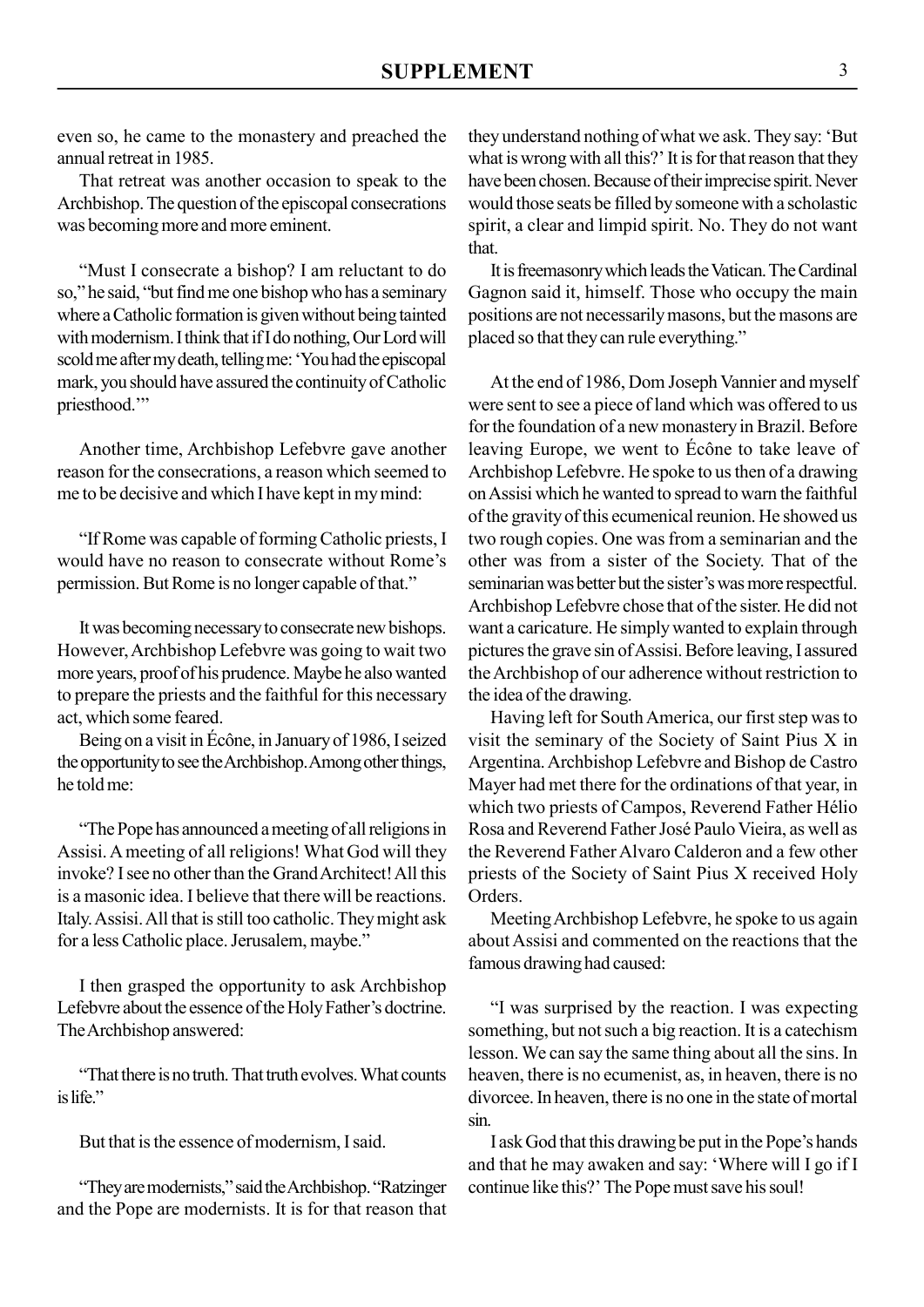He invited the leaders of false religions to pray in their errors. It is an invitation to remain in error. It is an acceptance of these errors.

After that, I said that all that was needed was to dance with the devil. It seems that the Pope has already done so, dancing to rock music, with a stole, amid young girls in Australia. Some are more scandalized by that than by Assisi. It is a lack of the spirit of faith. Assisi is graver. It is more theological.

The reunion which occurred the evening before was worse. The words of the prince of Edinburgh were blasphemous."

This prince, husband to the queen of England, said that it was necessary to end this scandal, which has lasted for two thousand years now, of a man who said: 'I am the Way, and the Truth, and the Life.' (John 14:6). What else could we expect when we invite all the heretics, schismatics and infidels to manifest themselves?

Again, speaking of the consecrations, Archbishop Lefebvre said:

"From a theological point of view, Bishop de Castro Mayer sees no difficulty, but we think that it is best to wait a little."

Concerning the Pope, he added:

"As to saying that the Pope is not pope, I cannot say, but the theologians do not agree on this subject. I do not wish to enter this debate. It does not seem clear enough to me. I prefer to say that he is a public sinner. A council will decide after his death, whether or not he was pope."

He then spoke to us about Cardinal Villot:

"Villot lied to Paul VI, telling him that I had made the seminarians sign a document against the pope. When I was able to see Paul VI, Villot was furious. He demanded that Benelli be present during the conversation. The Holy Father spoke to me about the famous document that I was supposed to have made the seminarians sign. I told Paul VI clearly that there was nothing of the sort. After that, Cardinal Benelli, in the Observatore Romano, denied that we had discussed this subject. They are villains. They do not even have the most elementary honesty.

Villot had organized everything. He said that in the space of six months the Society would no longer exist. There was the canonical visit to Écône, the call to Rome, the interview with Garrone, Tabéra, Wright and all that followed. Worse than the Soviets: not even the semblance of a judgment. I told John-Paul II that. He smiled. Nothing more. He, too, is a villain."

Speaking of Montini and Pius XII, Archbishop Lefebvre told us:

"At the beginning of the council, I was informed of Montini's story. 'Promoveatur ut removeatur'<sup>2</sup>. And, on the day of Montini's consecration, Pius XII made a dithyrambic speech. What disastrous custom! Even Pius  $XII.$ <sup>"3</sup>

Then came the years of the foundation of Santa Cruz, during which Archbishop Lefebvre helped us with his precious advice. My conscience was bothered by the liturgical reforms introduced in the mass by Dom Gérard. It wasn't yet the new mass, but it was no longer the missal of John XXIII, of 1962. It consisted of a few modifications introduced by Paul VI and Dom Gérard himself. I then wrote to Archbishop Lefebvre, who although disapproving Dom Gérard, advised me to keep good relations with the monastery in France, Le Barroux. We can see through this that he was very conciliatory. If he opposed the Holy Father, it was because there was really no other solution.

But the good relations with our monastery in France were not to last long. Dom Gérard, after the consecrations, made an agreement which placed our monasteries under the authority of the modernists.

Then, Archbishop Lefebvre sent me a letter, dated August 18th, 1988, in which he wrote:

"How I regretted that you left before the events of the Barroux<sup>44</sup>

 I returned to Brazil before the conclusion or, at least, before the publication of the agreement between Dom Gérard and Rome.

 It would have been easier to consider the situation caused by Dom Gérard's disastrous decision.

Father Tam offered to visit you on his return from Mexico and give you this letter.

<sup>2. &</sup>quot;Promoted to be changed."

<sup>3.</sup> Montini was the secretary of state of Pius XII. He betrayed the Holy Father and was dismissed. However, the Pope made him archbishop of Milan and gave a eulogistic sermon for his bad servant.